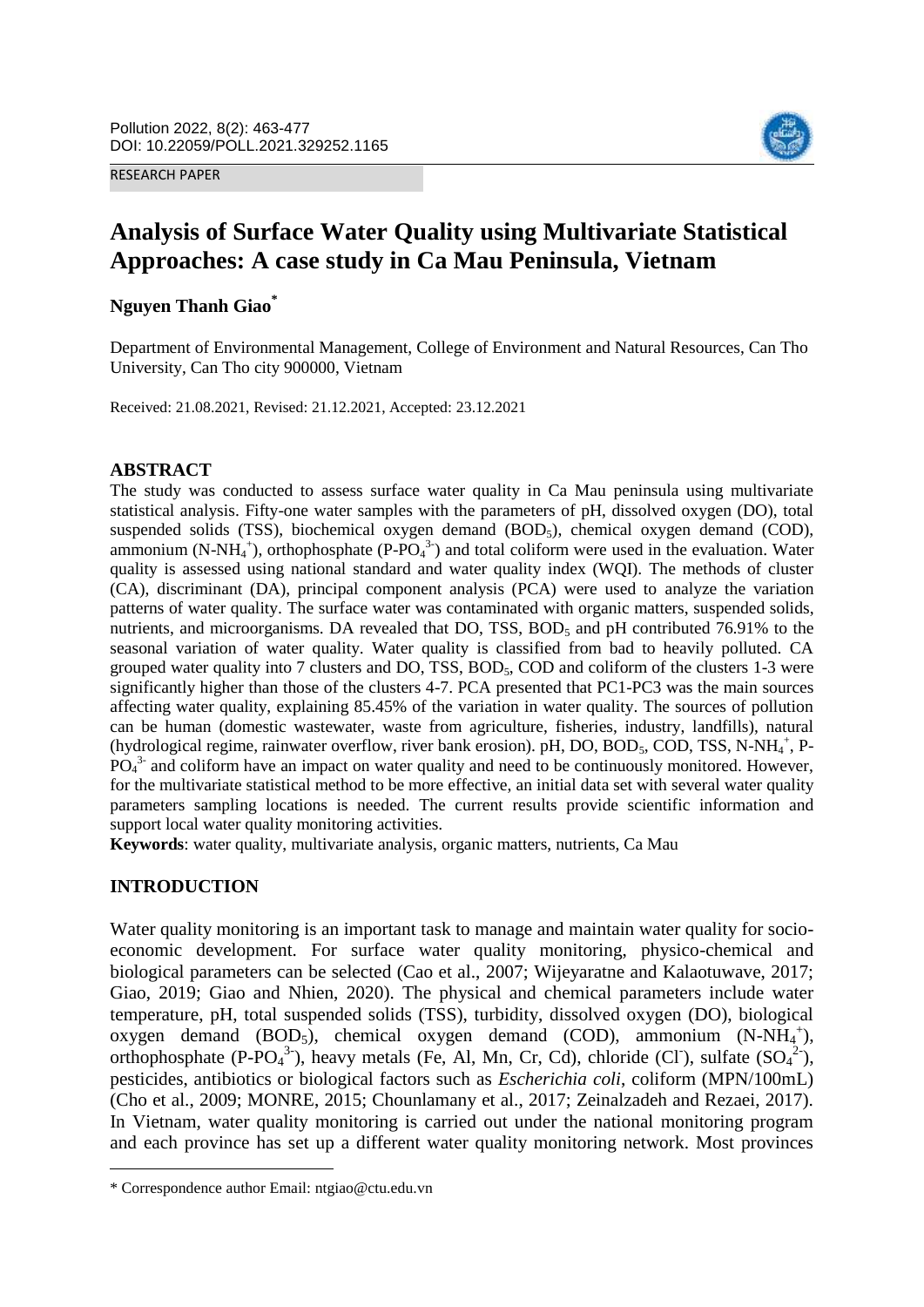only assess water quality at the WQI calculation level based on the guidance on WQI calculation of the Vietnam Environment Administration (2019) or assessment of individual criteria according to national technical regulation on surface water quality (QCVN 08 MT: 2015/BTNMT) (MONRE, 2015). Currently, multivariate analysis methods are commonly used to analyze water quality data in river and lake systems (Cho et al., 2009; Chounlamany et al., 2017; Zeinalzadeh and Rezaei, 2017). By these analyzes, potential sources of pollutant generation, water quality classification, identification of criteria that make the difference in water quality between the sampling times are identified (Vega et al., 1998; Singh et al., 2005; Chounlamany et al., 2017; Zeinalzadeh and Rezaei, 2017; Giao, 2020). It can be seen that the multivariate statistical method is a useful tool to analyze water quality data to support the development of surface water quality monitoring (Chounlamany et al., 2017; Giao, 2020; Giao and Nhien, 2021; Giao and Minh, 2021, Giao et al., 2021).

Ca Mau province is the southernmost point of Vietnam, under the combined effects of climate change and human activities, leading to water quality deterioration. Besides, surface water in Ca Mau is mainly used for aquaculture and daily life; therefore, the assessment of surface water quality of the province is very necessary. However, the data has been relatively collected, but little consideration for how data will be used and those who collect data often lack the tools for analyzing large amounts of data effectively. This may lead to the monitoring program not exploiting the dataset effectively; therefore, when water quality monitoring programs are more beneficial if the data are comprehensively exploited for their potential impacts and variability. Through this, the study was conducted to apply multivariate statistical methods to analyze surface water quality in Ca Mau peninsula, a coastal province in the Vietnamese Mekong delta. The results can be useful for analysis, extracting important information from monitoring data sets to better serve water quality monitoring in the study area.

#### **MATERIALS AND METHODS**

Ca Mau is the province in the Mekong Delta region, consisting of two parts the mainland and the sovereign sea. The mainland has an area of  $5,294.87 \text{ km}^2$ . Sovereign waters are over 70,000  $km<sup>2</sup>$  with a coastline of 254 kilometers. It borders Kien Giang province to the north, Bac Lieu province to the northeast, the East and South China Sea to the east, and the Gulf of Thailand to the west. Ca Mau is located on a peninsula, has a rather special geographical position, with three sides adjacent to the sea. Ca Mau has a system of rivers and canals interlaced, occupying 3.02% of the natural area, in which there are many large and deep rivers such as Cua Lon, Ganh Hao, Bay Hap, Song Doc, Dam Doi, Cai Tau, Trem. The total length of rivers is about 7,000 km. Due to the influence of two tidal regimes and many estuaries connecting to the sea, the entire land area of the province is saline and the tidal transmission regime is very complicated (People's Committee of Ca Mau province, 2020).

Ca Mau has been restructuring agriculture through the transformation of production models adapted to climate change, for examples, the model of production linkage along the shrimp-forest value chain; hi-tech industrial shrimp farming model; model of planting melaleuca, acacia hybrid intensive farming; rice-shrimp production model; converting extensive shrimp farming to improved extensive shrimp farming. Many small seafood processing establishments have not built wastewater treatment systems, leading to increasingly serious pollution levels. Moreover, in some concentrated shrimp and fish farming areas, the discharge of eutrophic organic substances, microbial toxins (including pathogens) and indiscriminate domestic waste causes environmental degradation, disease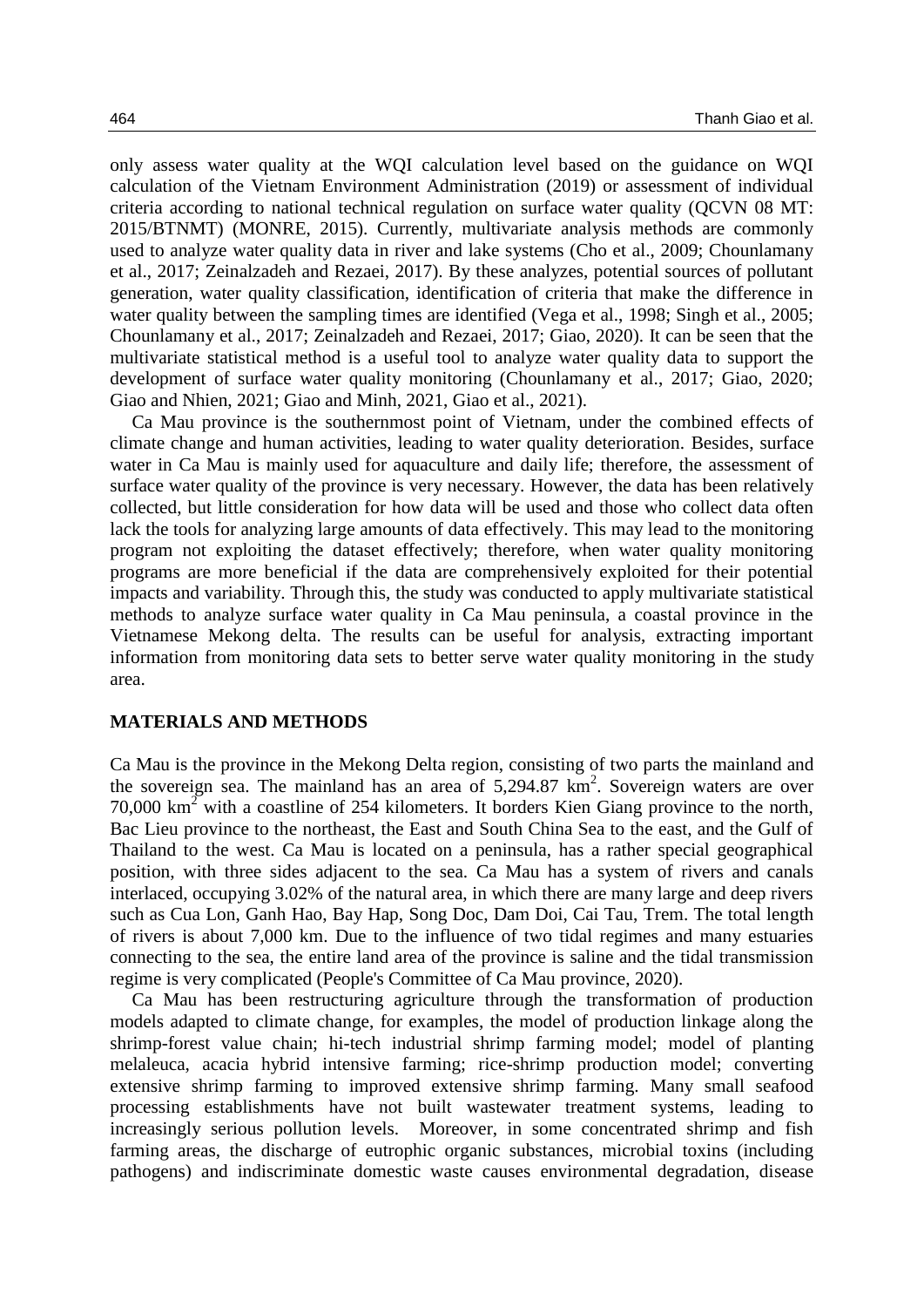outbreaks and cause significant economic losses as well as ecological environmental conditions of water sources in rivers and canals (People's Committee of Ca Mau province, 2020). In addition, chemicals, pesticides, and waste containing pathogens during the improvement of ponds by shrimp farmers also pollute the river environment. Wastewater from specialized agricultural activities containing toxic components such as pesticides, chemical fertilizers has been causing the risk of environmental pollution of soil, underground water and surface water in neighboring areas (People's Committee of Ca Mau province, 2020). Currently, Ca Mau province has three industrial zones and one economic zone. However, there is no facility to build a centralized wastewater treatment system. Therefore, the monitoring and analysis of water quality data is one of the important tasks of the local environmental management agency.

A total of 51 surface water quality samples were collected in the water bodies of Ca Mau peninsula in March (dry season) and September (dry season) of 2020. Sampling locations are divided according to impact sources. Sources of impacts on surface water environment due to urban areas, residential areas, concentrated markets, tourist areas (Residential-market) were locations from NM1 to NM20; the impact sources because of industrial production activities (Industry) included locations from NM21 to NM28. The sources of impacts due to aquaculture and seafood processing (Aquaculture) were the locations from NM29 to NM39 and the impact sources due to agricultural production (Agriculture) included the locations from NM40 to NM42. Finally, the national park and the landfill impact on surface water quality included location NM43 – NM51 and 1 location NM52, respectively. At each sampling site, mixed water samples were collected in plastic bottles at a depth of 30 - 50 cm below the water surface. Details of sampling locations are shown in **Figure 1**. The water quality evaluation parameters include pH, dissolved oxygen (DO), total suspended solids (TSS), biochemical oxygen demand  $(BOD<sub>5</sub>)$ , chemical oxygen demand  $(COD)$ , ammonium  $(N-NH<sub>4</sub><sup>+</sup>)$ , orthophosphate  $(P-PO<sub>4</sub><sup>3</sup>)$  and coliforms. The pH and DO parameters were measured in the field using hand-held instruments. TSS,  $BOD_5$ ,  $COD$ ,  $N-NH_4^+$ ,  $P-PO_4^3$  and coliform parameters were analyzed according to standard analytical methods (APHA, 1998) **(Table 1)**. To ensure quality control of the analysis in the field and laboratory measurements for parameters, the study carried out repeated measurements for a number of random samples for the water quality parameters. The measurement results of the above replicate samples showed that the percentage of the standard deviation of the duplicate samples varied from  $0.26 - 0.82$  (field) and  $0.00 - 8.00$  (laboratory); which is less than 20%. Therefore, the monitoring results for these samples have satisfactory requirements according to the regulations of the Ministry of Natural Resources and Environment (2012).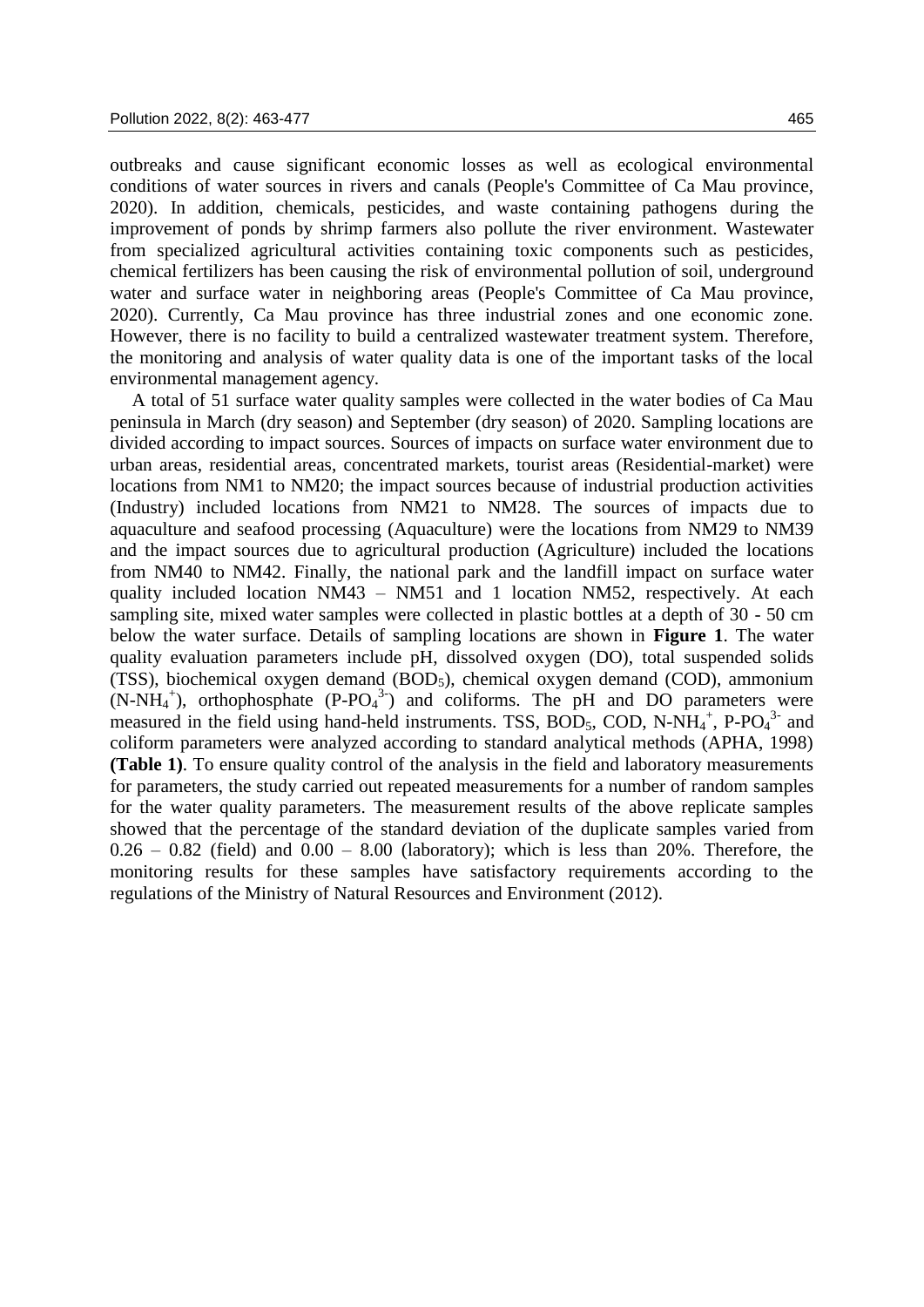

**Fig 1.** Map of the sampling locations

Surface water quality is assessed using each individual criterion, compared with the national technical regulation on surface water quality QCVN 08 MT: 2015/BTNMT, column B1 **(**MONRE, 2015) (Table 1). Besides that, water quality index (WQI) was also applied to give a unique status of water quality in each sampling site. Water quality assessment index calculated according to the guidance of Decision No. 1460/QĐ-TCMT on technical guidance for calculation of water environment quality index present in Vietnam (VEA, 2019). The differences of surface water quality in seasonal and socio-economic sectors were analyzed using Independent Sample T-Test and One-way ANOVA, respectively using SPSS Version 20.0 software (IBM Corp., Armonk, NY, USA). The relationship between water quality parameters was evaluated using Pearson Correlation analysis. The discriminant analysis (DA) method was used to determine the different water quality parameters between the dry season and the rainy season (Shrestha and Kazama, 2007). Cluster analysis (CA) was used to group water quality according to Ward's method (Salah et al., 2012). The important criteria affecting the water quality, and potential sources of water pollution, were determined by Principal Component Analysis (PCA) (Chounlamany et al., 2017; Varol, 2020). In which, the values of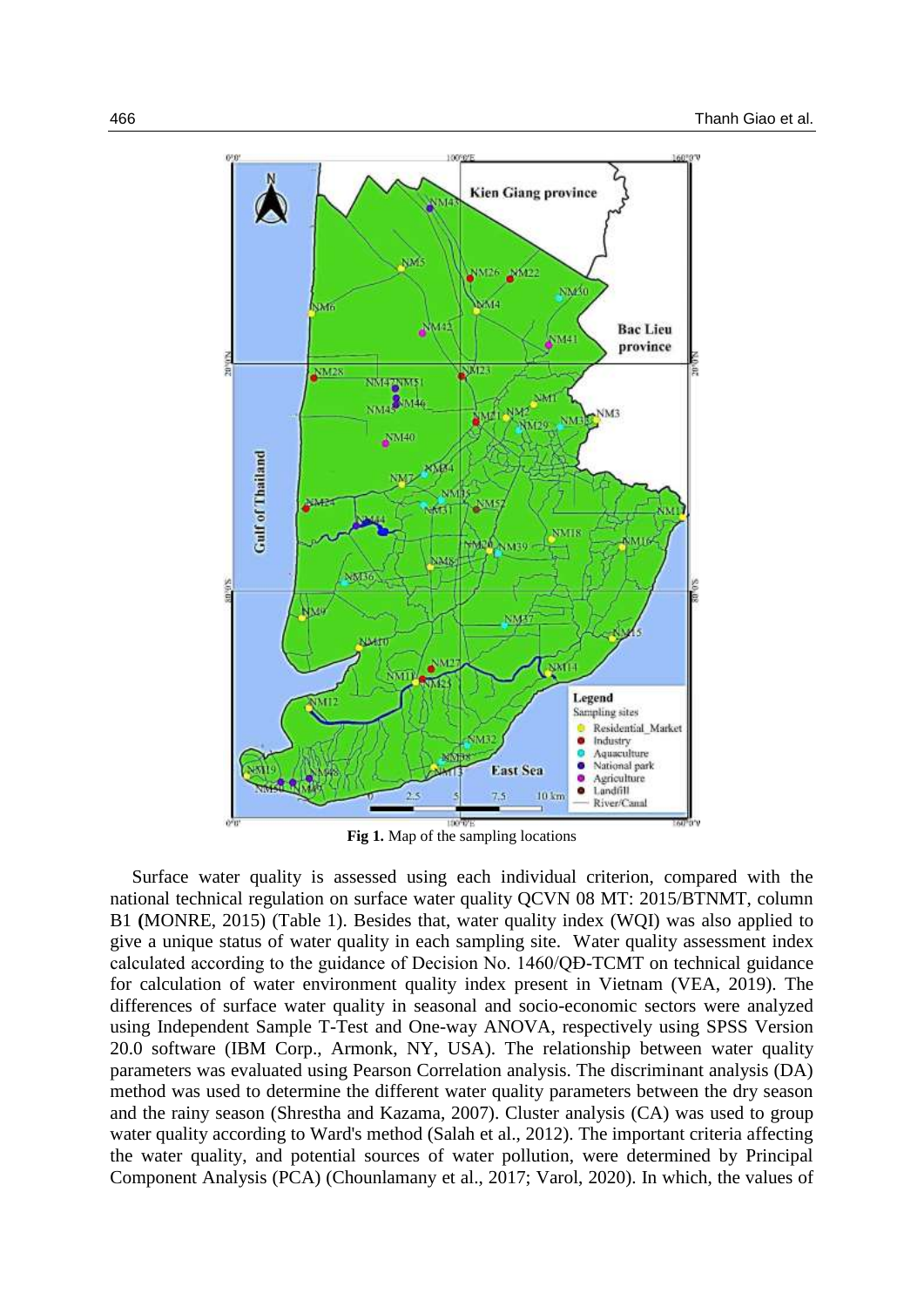KMO (Kaiser-Meyer-Olkin) was recorded about 0.7; therefore, the sample all is a whole is adequate for principal component analysis (Kaiser, 1974). DA, CA, and PCA were performed using Statgraphics Centurion version XVI software (Statgraphics Technologies Inc., Virginia state, USA).

|                  | <b>Table 1.</b> Analytical methods and limit values of water quality parameters |                                  |                                    |                  |  |  |  |  |
|------------------|---------------------------------------------------------------------------------|----------------------------------|------------------------------------|------------------|--|--|--|--|
| <b>Variables</b> | Unit                                                                            | <b>Analytical methods</b>        | <b>Device</b>                      | Limit<br>values* |  |  |  |  |
| pH               | $\overline{\phantom{m}}$                                                        | TCVN 6492:2011                   | pH 3110i (WTW, Germany)            | $5.5 - 9$        |  |  |  |  |
| DO               | mg/L                                                                            | <b>ASTM D 888 -12</b>            | HQ 30d (Hach, USA)                 | $\geq 4$         |  |  |  |  |
| <b>TSS</b>       | mg/L                                                                            | TCVN 6625:2000                   | Cole-parmer (USA)                  | 50               |  |  |  |  |
|                  |                                                                                 |                                  | Memmert Unb 500 (Germany)          |                  |  |  |  |  |
| BOD <sub>5</sub> | mg/L                                                                            | TCVN 6001-1:2008                 | Foc 225E (Velp scentifica, Italia) | 15               |  |  |  |  |
| <b>COD</b>       | mg/L                                                                            | SMEWW 5220C:2012                 | Eco 25 (Velp scentifica, Italia)   | 30               |  |  |  |  |
| $N-NH_4^+$       | mg/L                                                                            | SMEWW 4500NH <sub>3</sub> F:2012 | Jasco V-530 Spectrophotometer      | 0.9              |  |  |  |  |
|                  |                                                                                 |                                  | (Japan)                            |                  |  |  |  |  |
| $P-PO43$         | mg/L                                                                            | SMEWW 4500-P,E:2012              | Jasco V-530 Spectrophotometer      | 0.3              |  |  |  |  |
|                  |                                                                                 |                                  | (Japan)                            |                  |  |  |  |  |
| <b>Coliform</b>  | MPN/100mL                                                                       | TCVN 6187-2:2009                 | $HL-342$ (USA)                     | 7,500            |  |  |  |  |

\* Limit values in column B1 of National Technical Regulation on Surface Water Quality (QCVN 08 MT: 2015/BTNMT).

#### **RESULTS AND DISCUSSION**

The pH values in the water bodies of Ca Mau peninsula in the dry season and the rainy season were 7.07-7.77 and 6.43-7.57, respectively (Table 2). Fluctuations of pH according to the survey sites did not have a statistically significant difference. Former studies reported that pH in the Mekong River ranged from 6.7-7.1 (MRC, 2015), 6.3-8.0 in the Hau River (Lien et al., 2016), 6.7-7.4 in the Tien River (Giao and Minh, 2021). pH of the studied water bodies did not differ between the dry season and the rainy season. Previous studies have shown that pH in rivers and canals in the Mekong Delta and the tropics does not fluctuate much (Singh et al., 2005; Onlgley, 2009; MRC, 2015; Chounlamany et al., 2017; Giao et al., 2021; Giao and Minh, 2021). This pH value is still within the allowable limit of QCVN 08 MT: 2015/BTNMT, column B1 (pH 5.5-9).

The dissolved oxygen in the dry season ranged from 3.51 to 5.41 mg/L and 2.46 to 3.95 mg/L in the rainy season (Table 2). DO in the dry season has no statistically significant difference while DO in the water bodies in the rainy season had differences between sampling locations. During the rainy season, DO in residential areas and markets was significantly higher than in the other locations. DO at the location affected by the landfill was the lowest in both the rainy and dry seasons. DO has a clear seasonal variation, in which DO in the dry season tended to be higher than in the rainy season. The depletion of DO in the rivers can be explained by the effects of the decomposition of organic matter in the water (Jerves-Cobo, et al., 2020). Besides that, this observation was reported in a previous study by Huang et al. (2004) on the abundance of phytoplankton in the rainy season was higher than that of the dry season. In the rainy season, DO at all locations was lower than the allowable limit of QCVN 08 MT: 2015/BTNMT, column B1 (DO≥4 mg/L). Meanwhile, DO in the dry season was higher than the allowable limit except for the locations in agricultural production areas and landfill (Table 2). According to the previous studies have shown that DO in Hau rivers was varied 5.3-5.6 mg/L (Giao, 2020), in Tien River 5.5-6.0 mg/L (Giao and Minh, 2021), and in canals of Dong Thap province was 5.07-5.18 (Giao et al., 2021) and the values of DO was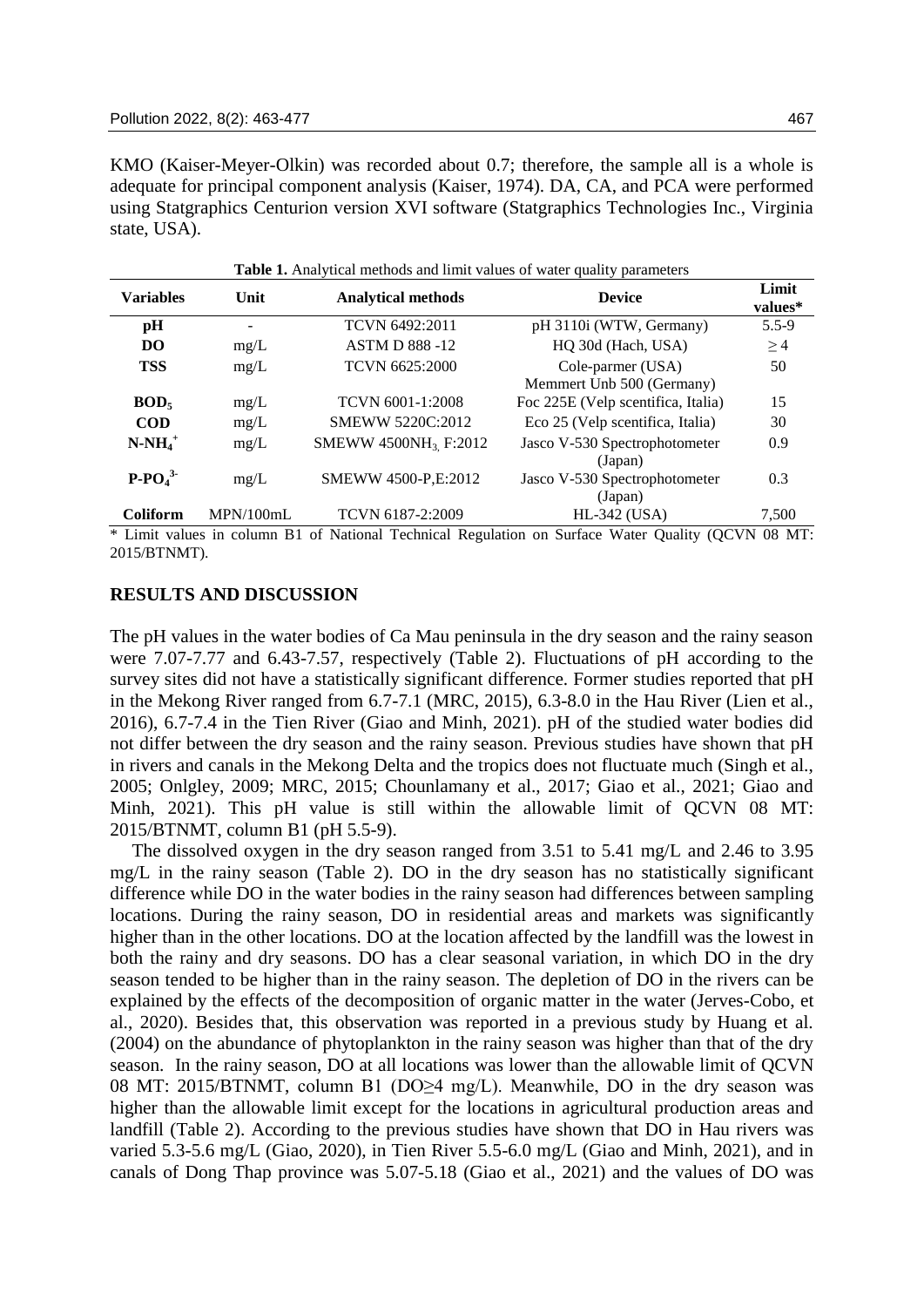seasonal fluctuation (Lien et al., 2016; Ut et al., 2016; Ly and Giao, 2018; Giao and Minh, 2021). The DO in this study was lower than in that in previous studies, indicating that the water bodies in Ca Mau peninsula were heavily organically polluted (Kazi et al., 2009; Zeinalzadeh and Rezaei, 2017).

The total suspended solids content in the dry and wet season was in the range of 83.5-152 mg/L and 76-152.2 mg/L, respectively (Table 2). TSS at all locations and between the dry and wet seasons were not statistically different, except for the location in the national park. TSS concentrations at the national park sites during the rainy season were significantly higher than that in the dry season. Because the province has a rather special geographical position, with three sides adjacent to the sea. The rainy season is affected by the amount of rainwater, and the dry season is affected by saline intrusion in the estuaries. In addition, the main livelihood is aquaculture - regularly uses and discharges water into the river. Therefore, the flow is frequently disturbed, which may have resulted in TSS values not having a significant difference between the two seasons. TSS in all water bodies of Ca Mau peninsula has exceeded QCVN 08 MT: 2015/BTNMT, column B1 (50 mg/L) by 1.7 to 3 times. High TSS in water and its seasonal fluctuations are the common trends in the water bodies in the Mekong Delta region (MRC, 2015; Ly and Giao, 2018; Giao and Minh, 2021; Giao et al.,  $2021$ ). BOD<sub>5</sub> concentrations in the studied water bodies in the dry and rainy seasons were 15-24 mg/L and 13.3-17.3 mg/L, respectively (Table 2).  $BOD<sub>5</sub>$  concentration in the dry season was the highest in the national park area and lowest in the industrial production area. In the rainy season, there was no statistically significant difference in  $BOD<sub>5</sub>$  between sampling locations.  $BOD<sub>5</sub>$  in the national park areas in the dry season was significantly higher than that in the rainy season.  $BOD<sub>5</sub>$  in water bodies affected by residential-market areas, aquaculture, and national parks all exceeded the allowable limit of QCVN 08 MT: 2015/BTNMT, column B1 (15 mg/L). Previous studies showed that  $BOD<sub>5</sub>$  in canals in An Giang, Hau river, Tien river, and water bodies in Tien Giang were all lower than  $BOD_5$  in this study (Lien et al., 2016; MRC, 2016; Ly and Giao, 2018; Giao, 2020; Giao and Minh, 2021; Giao et al., 2021).

COD concentrations in the dry season and the rainy season were 23.7-43.2 mg/L and 25.0- 34.8 mg/L, respectively (Table 2). During the dry season, COD concentrations were the highest in the national park and the lowest in agricultural and industrial areas. Meanwhile, COD in the rainy season did not have a statistically significant difference between the surveyed water bodies. Among the surveyed water bodies, only COD in the national park in the dry season was significantly higher than that in the same location in the rainy season. In all other locations, there was no significant difference in COD between wet and dry seasons. COD in some locations such as national parks (both rainy and dry seasons), landfills (rainy season) exceeded the allowable limit of QCVN 08 MT: 2015/BTNMT, column B1 (30 mg/L). Former studies reported that COD in Tien River was in the range of 10.75-15.5 mg/L (Giao et al., 2021); in canals in Hau Giang province averaged at 17.9±4.3 mg/L; in water bodies in Dong Thap province was 21.3-23.1 mg/L (Giao et al., 2021). Previous studies have shown that COD has seasonal variation in that the rainy season tends to be higher than the dry season (Giao and Minh, 2021; Giao et al., 2021). This trend is similar to the analysis in the present study (except for national parks); this can be explained by the high temperature, humidity and less waterlogging that facilitate the decomposition of organic matter.  $BOD<sub>5</sub>$  and COD indicators for organic pollution (Galal-Gorchev et al., 1993; Kazi et al., 2009).

The N-NH<sub>4</sub><sup>+</sup> in the dry season ranged from 0.49 to 0.76 mg/L while N-NH<sub>4</sub><sup>+</sup> in the rainy season was from 0.18 to 1.37 mg/L. There is no statistically significant difference between the sampling locations in the dry season; in contrast,  $N-NH_4^+$  at the agricultural production site in the rainy season was significantly different from the rest of the sites (Table 2). N-NH<sub>4</sub><sup>+</sup>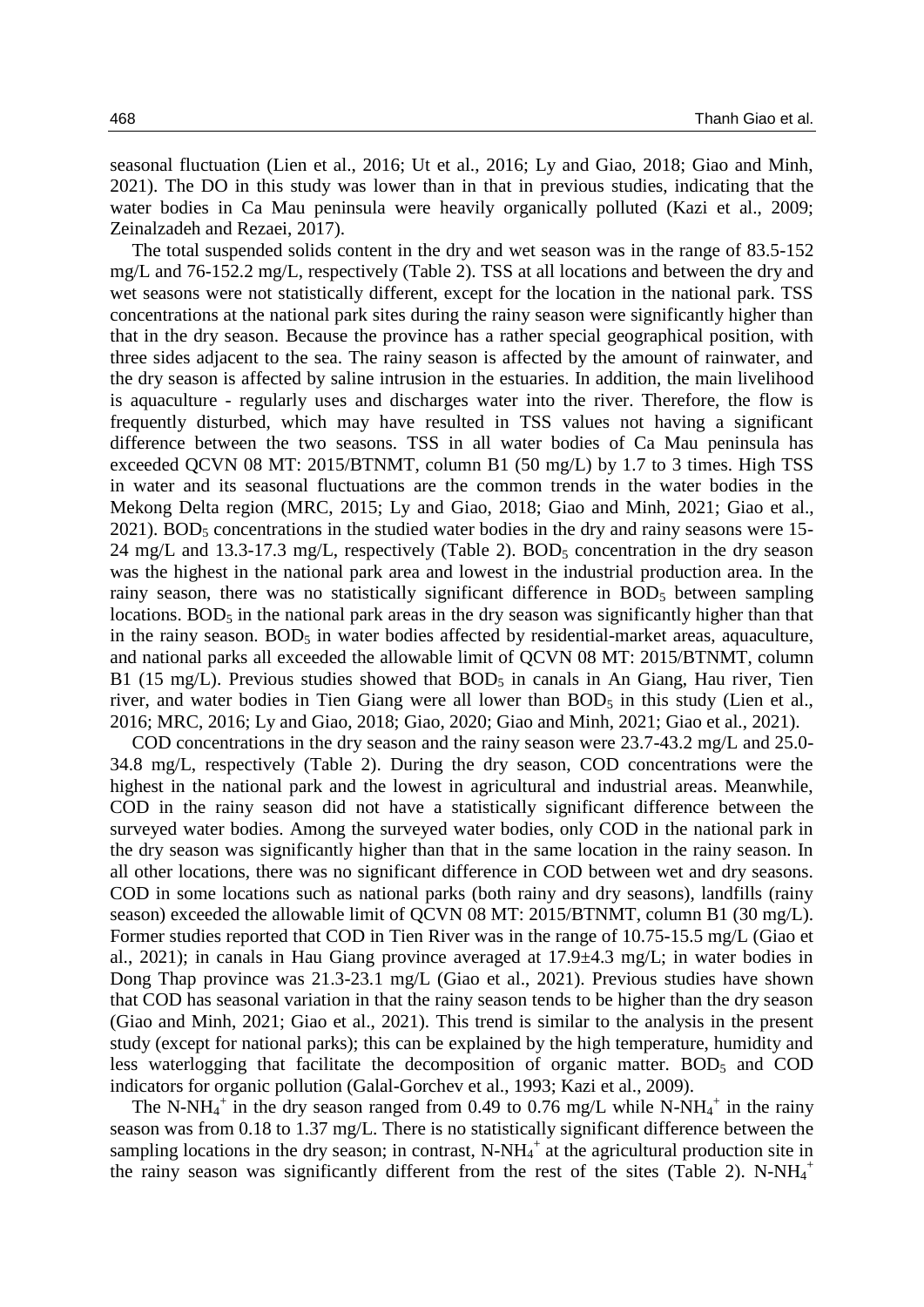concentrations at aquaculture sites and agricultural production differred by seasons. N-NH $_4^+$ at agricultural areas in the rainy season exceeded the allowable limit of QCVN 08 MT: 2015/BTNMT, column B1 (0.9 mg/L), while all survey sites in the dry season were within the allowable limit of Vietnamese standards. The content of  $N-NH_4^+$  in the study area is similar to previous reports in similar water bodies (Tuan et al., 2019; Giao, 2020; Giao et al., 2021). In addition, N-NH $_4$ <sup>+</sup> in water bodies often is seasonally fluctuated (Lien et al., 2016; MRC, 2015; Giao and Minh, 2021, Giao et al., 2021). There was no difference between sampling sites and between seasons for  $P$ - $PO<sub>4</sub><sup>3</sup>$ .  $P$ - $PO<sub>4</sub><sup>3</sup>$  at the survey locations in the water bodies of Ca Mau peninsula was low and within the allowable limit of QCVN 08 MT: 2015/BTNMT, column B1 (0.3 mg/L). The previous reports also show that the concentration of P-PO $_4$ <sup>3-</sup> tended to fluctuate similarly in water bodies in the Mekong Delta (Ly and Giao, 2018; Tuan et al., 2019; Giao, 2020). P-PO $_4^3$  is a water environment problem in water bodies of the Mekong Delta (Lien et al., 2016; Truc et al., 2019; Giao, 2020; Giao and Minh, 2021; Giao et al., 2021). Water-soluble phosphorus is often derived from fertilizers, detergents, cultivation, animal husbandry and industry (Barakat et al., 2016). The concentrations of N-NH $_4^+$  and P- $PO<sub>4</sub><sup>3</sup>$  in the study area pose potential risk of eutrophication.

The coliform density fluctuated greatly and there was no statistically significant difference by the survey locations and seasons. The coliform concentration in the study area exceeded the allowable limit of QCVN 08 MT: 2015/BTNMT, column B1 (7,500 MPN/100mL) by 1- 12 times and 2.1-10.5 times in the dry and rainy seasons, respectively (Table 2). Previous studies also showed that coliform density in river networks in An Giang exceeded the national regulation by 2.14-7.04 times (Ly and Giao, 2018); the density of coliform in Tien and Hau rivers exceeded QCVN 08-MT:2015/BTNMT, column A1 from 1.1 to 6.5 times (Giao, 2020). In summary, the current results show that the surface water environment in Ca Mau peninsula is contaminated with organic matters (low DO, high  $BOD<sub>5</sub>$  and COD), suspended solids, nutrients, and microorganisms in which DO,  $BOD_5$ , COD, TSS, N-NH<sub>4</sub><sup>+</sup>, P-PO<sub>4</sub><sup>3-</sup> at some locations are subjected to seasonal fluctuations.

| Var.             | <b>Season</b> | Resid.-Mark.                      | <b>Industry</b>                  | <b>Aquaculture</b>             | <b>Agriculture</b>             | <b>National park</b> Landfill                                                    |        |
|------------------|---------------|-----------------------------------|----------------------------------|--------------------------------|--------------------------------|----------------------------------------------------------------------------------|--------|
| pH               | Dry           | $7.57 \pm 0.19$ <sup>ns</sup>     | $7.49 \pm 0.41$ <sup>ns</sup>    | $7.5 \pm 0.24$ <sup>ns</sup>   | $7.63 \pm 0.17$ <sup>ns</sup>  | $7.07 \pm 0.69$ <sup>ns</sup>                                                    | 7.77   |
|                  | Wet           | $7.57 \pm 0.27$ <sup>ns</sup>     | $7.37 \pm 0.28$ <sup>ns</sup>    | $7.45 \pm 0.18$ <sup>ns</sup>  | $7.5 \pm 0.12$ <sup>ns</sup>   | $6.43 \pm 1.5$ <sup>ns</sup>                                                     | 7.56   |
| <b>DO</b>        | Dry           | $4.8 \pm 1.64$ <sup>ns</sup>      | $5.41 \pm 2.19$ <sup>ns</sup>    | $4.73 \pm 1.7$ <sup>ns</sup>   | $3.94 \pm 0.31$ <sup>ns</sup>  | $4.07 \pm 1.84$ <sup>ns</sup>                                                    | 3.51   |
|                  | Wet           | $3.95 \pm 1.55^{\text{a}}$        | $3.66 \pm 1.35^{ab}$             | $2.86 \pm 1.43^b$              | $2.76 \pm 0.04^{ab}$           | $3.16 \pm 2.11^{ab}$                                                             | 2.46   |
|                  | Dry           | $93.3 \pm 39.8$ <sup>ns</sup>     | $92.3 \pm 32.6$ <sup>ns</sup>    | $83.5 \pm 31.1$ <sup>ns</sup>  | $85 + 57.8$ <sup>ns</sup>      | $95.3 \pm 33.7^{\text{ns(y)}}$                                                   | 152    |
| <b>TSS</b>       | Wet           | $122.6 \pm 51.6$ <sup>ns</sup>    | $132.1 \pm 67.2$ <sup>ns</sup>   | $104.9 \pm 36.3$ <sup>ns</sup> | $94 \pm 35.1$ <sup>ns</sup>    | $152.2 \pm 105^{\text{ns}(x)}$                                                   | 76     |
| BOD <sub>5</sub> | Dry           | $16.5 \pm 5.3^{ab}$               | $14.6{\pm}2.0^b$                 | $17.3 \pm 7.3$ <sup>ab</sup>   | $15.0{\pm}2.0^b$               | $24.0 \pm 12.8^{\text{a(x)}}$                                                    | 15     |
|                  | Wet           | $16.9 \pm 7.1$ <sup>ns</sup>      | $14.8 \pm 2.4$ <sup>ns</sup>     | $17.3 \pm 8.6$ <sup>ns</sup>   | $13.3 \pm 3.2$ <sup>ns</sup>   | $17.3 \pm 5.7^{\text{ns(y)}}$                                                    | 15     |
|                  | Dry           | $29.2 \pm 9.2^{ab}$               | $26.5 \pm 3.4^b$                 | $29.6 \pm 14.2^{ab}$           | $23.7 \pm 4.1^b$               | $43.2 \pm 23.5^{a(x)}$                                                           | 27     |
| <b>COD</b>       | Wet           | $29.9 \pm 11.5$ <sup>ns</sup>     | $27.1 \pm 5.2$ <sup>ns</sup>     | $30.3 \pm 15.8$ <sup>ns</sup>  | $25.0 \pm 5.6$ <sup>ns</sup>   | $34.8 \pm 14.9^{\text{ns(y)}}$                                                   | 32     |
| $N-NH_4^+$       | Dry           | $0.65 \pm 0.73$ <sup>ns</sup>     | $0.59 \pm 0.37$ <sup>ns</sup>    | $0.49 \pm 0.25^{\text{ns}(x)}$ | $0.69 \pm 0.17^{\text{ns(y)}}$ | $0.67 \pm 0.32$ <sup>ns</sup>                                                    | 0.76   |
|                  | Wet           | $0.68 \pm 0.84^{ab}$              | $0.81 \pm 0.57$ <sup>ab</sup>    | $0.37 \pm 0.35^{b(y)}$         | $1.37 \pm 1.03^{a(x)}$         | $0.59 \pm 0.43^b$                                                                | 0.18   |
| $P-PO43$         | Dry           | $0.11 \pm 0.15$ <sup>ns</sup>     | $0.13 \pm 0.07$ <sup>ns</sup>    | $0.21 \pm 0.36$ <sup>ns</sup>  | $0.13 \pm 0.12$ <sup>ns</sup>  | $0.06 \pm 0.04$ <sup>ns</sup>                                                    | 0.09   |
|                  | Wet           | $0.13 \pm 0.28$ <sup>ns</sup>     | $0.11 \pm 0.13$ <sup>ns</sup>    | $0.23 \pm 0.44$ <sup>ns</sup>  | $0.18 \pm 0.2$ <sup>ns</sup>   | $0.08 \pm 0.07$ <sup>ns</sup>                                                    | 0.10   |
| Coliform         | Dry           | $37,415 \pm 61,373$ <sup>ns</sup> | $16,750 \pm 4,234$ <sup>ns</sup> |                                |                                | 89,754±21,923 <sup>ns</sup> 7,600±3939 <sup>ns</sup> 21,877±21,838 <sup>ns</sup> | 30,000 |
|                  | Wet           | $29,130\pm0^{ns}$                 | $19,750\pm0^{ns}$                | $79,000 \pm 0^{ns}$            | $11,200 \pm 0^{\text{ns}}$     | $15,533.33 \pm 0^{ns}$                                                           | 30,000 |

**Table 2.** Summary of surface water quality in the study area

**Notes:** Letters a, b in the same row indicated significant different at significance level of  $5\%$  ( $p < 0.05$ ). NS: There was no significant difference between the impact sources.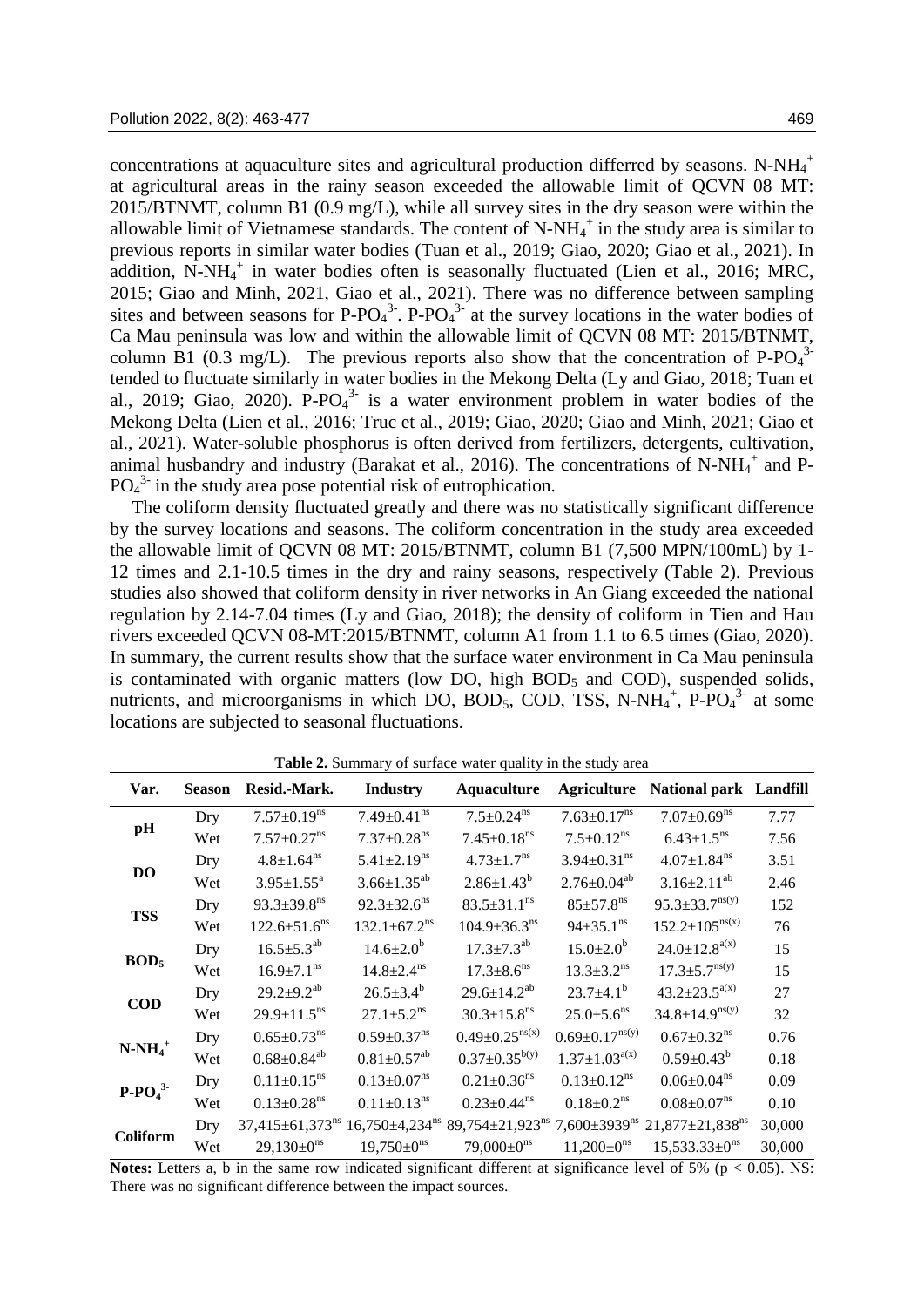The correlation between seasonal water quality parameters is presented in Figure 2. In the dry season, pH was a positive and weak correlation with DO, a good negative correlation with  $BOD<sub>5</sub>$  and COD. DO concentration was negatively correlated, on average with  $BOD<sub>5</sub>$  and COD, and weakly negatively correlated with  $N-NH_4^+$ . BOD<sub>5</sub> was a very strong positive correlation with COD but has a weak correlation with  $N-NH_4^+$  and coliform. BOD<sub>5</sub> has a weak positive correlation with  $N-NH_4^+$  and coliform. The analysis results also showed that P- $PO<sub>4</sub><sup>3</sup>$  was strongly and positively correlated with coliform (Figure 2a). In the rainy season, pH has a positive correlation with DO, but there was a weak and negative correlation with BOD<sub>5</sub> and COD. In the rainy season, pH was also negatively correlated on average with TSS. DO was moderately negatively correlated with  $BOD<sub>5</sub>$  and COD, and negatively correlated with N-NH<sub>4</sub><sup>+</sup>. Besides, DO was negatively correlated to a weak level with P-PO<sub>4</sub><sup>3-</sup> and coliform. Unlike the dry season, TSS in the rainy season had a weak positive correlation with  $BOD<sub>5</sub>$  and COD.  $BOD<sub>5</sub>$  had a very good positive correlation with COD, a good positive correlation with P-PO<sub>4</sub><sup>3</sup>, coliform and a weak positive correlation with N-NH<sub>4</sub><sup>+</sup>. COD during the rainy season was moderately correlated with  $P$ - $PO<sub>4</sub><sup>3</sup>$  and coliform while having a weak positive correlation with a N-NH<sub>4</sub><sup>+</sup>. N-NH<sub>4</sub><sup>+</sup> has a weak positive correlation with P-PO<sub>4</sub><sup>3</sup> while P-PO $_4$ <sup>3-</sup> had a good, positive correlation with coliform (Table 2b). The water quality variables had a change in its correlation characteristics between the rainy season and the dry season, showing the seasonal change of the water quality parameters in the study area.



**Fig 2.** Pearson correlation for water parameters in (a) dry and (b) rainy season

The change over time of water quality in Ca Mau peninsula was evaluated through discriminant analysis (DA) by dividing the data set into 2 periods of dry season and rainy season. The discriminant functions (DF) were built using standard mode and stepwise mode, the obtained the classification matrices were presented in Table 3. As can be seen that the standard mode was characterized by Eigenvalues of 0.389, Wilks Lambda constant of 0.720, and the p-value of lower than 0.05. Similarly, for stepwise mode, it was found that the Eigenvalues, Wilks Lambda constant, and the p-value were  $0.382$ ,  $0.723$ ,  $(p<0.05)$ , respectively. Therefore, both standard mode and stepwise mode discriminant functions were successfully applied in the calculations. The standard mode method accurately explained the variation of water quality in the dry season and the rainy season by 84.62% and 69.23%, respectively (average 76.92%) using 8 water quality parameters (Table 3). However, the stepwise mode method could explain the change of water quality at an average of 76.92% using only 4 water quality parameters (DO, TSS,  $BOD_5$  and  $pH$ ) (Table 3). Previous study also showed that DO, TSS, and  $BOD<sub>5</sub>$  were indicators that cause seasonal variations in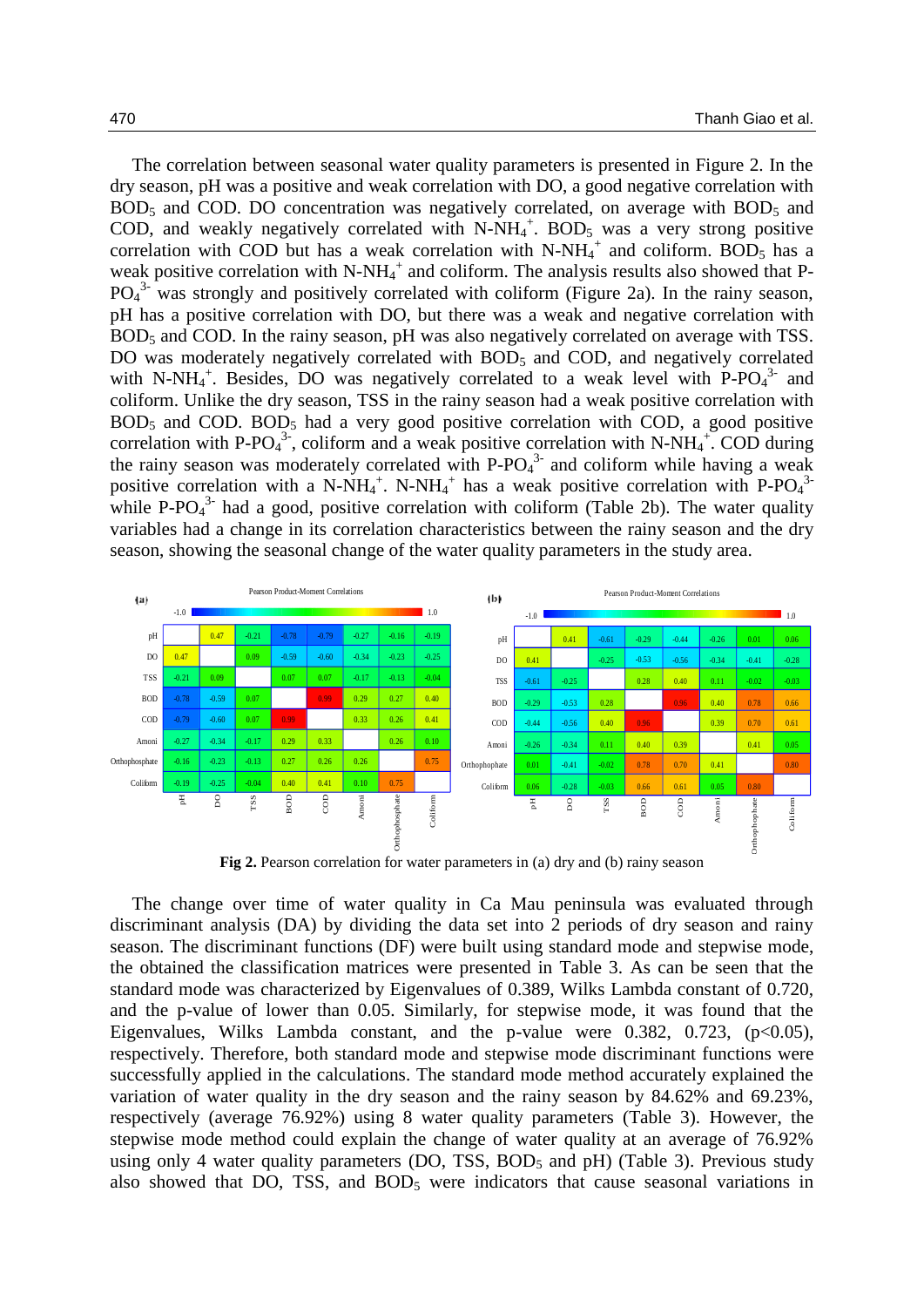surface water quality (Giao and Nhien, 2021). Thus, the stepwise method can be used to determine the criteria that cause the seasonal difference in water quality in the scope of this study.

|                  |                      | (a)       | (b)                      |                          |                      |           |                          |     |
|------------------|----------------------|-----------|--------------------------|--------------------------|----------------------|-----------|--------------------------|-----|
| <b>Parameter</b> | <b>Standard mode</b> |           | <b>Stepwise mode</b>     |                          | <b>Season</b>        | % Correct | Season assigned by<br>DA |     |
|                  | Dry                  | Wet       | Dry                      | Wet                      |                      |           | Dry                      | Wet |
| pH               | 49.06                | 49.51     | 38.01                    | 38.52                    | <b>Standard mode</b> |           |                          |     |
| DO               | 1.47                 | 0.72      | 0.62                     | $-0.13$                  | Dry                  | 84.62     | 44                       | 8   |
| <b>TSS</b>       | 0.21                 | 0.23      | 0.23                     | 0.25                     | Wet                  | 69.23     | 16                       | 36  |
| BOD <sub>5</sub> | $-3.30$              | $-3.46$   | 1.59                     | 1.47                     | Mean                 | 76.92     | 60                       | 44  |
| COD              | 3.21                 | 3.22      | ۰                        | $\overline{\phantom{a}}$ | <b>Stepwise mode</b> |           |                          |     |
| $N-NH_4^+$       | 6.29                 | 6.22      | $\overline{\phantom{a}}$ | $\overline{\phantom{a}}$ | Dry                  | 84.62     | 44                       | 8   |
| $P-PO43$         | $-10.67$             | $-9.74$   | $\overline{\phantom{a}}$ | $\overline{\phantom{a}}$ | Wet                  | 69.23     | 16                       | 36  |
| Coliform         | 0.00                 | 0.00      |                          |                          | Mean                 | 76.92     | 60                       | 44  |
| Constant         | $-217.75$            | $-217.47$ | $-168.38$                | $-168.67$                |                      |           |                          |     |

**Table 3.** Classification function coefficients (a) and classification matrix (b) for the temporal discriminant analysis of water quality

According to the instructions of VEA (2019) regarding the WQI ranges, water quality is divided into 6 levels, including very good (WQI =  $91-100$ ) which is good for domestic water use; good (WQI = 76-90) that is used for water supply but need suitable treatment measures; medium (WQI =  $51-75$ ) which is used for irrigation and other equivalent purposes; bad (WQI  $= 26-50$ ) which is used for transportation and other equivalent purposes; heavily polluted  $(WOI = 10-25)$  which is severely polluted water requiring future treatment measures; very heavily polluted (WQI  $< 10$ ) that is contaminated water, required remedial measures. The results of the WQI calculation are shown in Figure 3. Surface water quality in Ca Mau peninsula is classified from good to very polluted. In which, good water quality was found at only one location (1.9%) at NM14, medium at 5 locations (9.6%), bad at 25 locations (48.1%), and heavily polluted at 19 locations (36.5%) and very heavily polluted at two locations (3.8%). Thus, the water quality in the study area is mainly from bad to heavily polluted. Upstream of the Mekong River is classified from bad to good based on the WQI index (15-71) (Giao and Nhien, 2021). This shows that water pollution is one of the problems that can hinder the development of social-economic sectors related to water uses.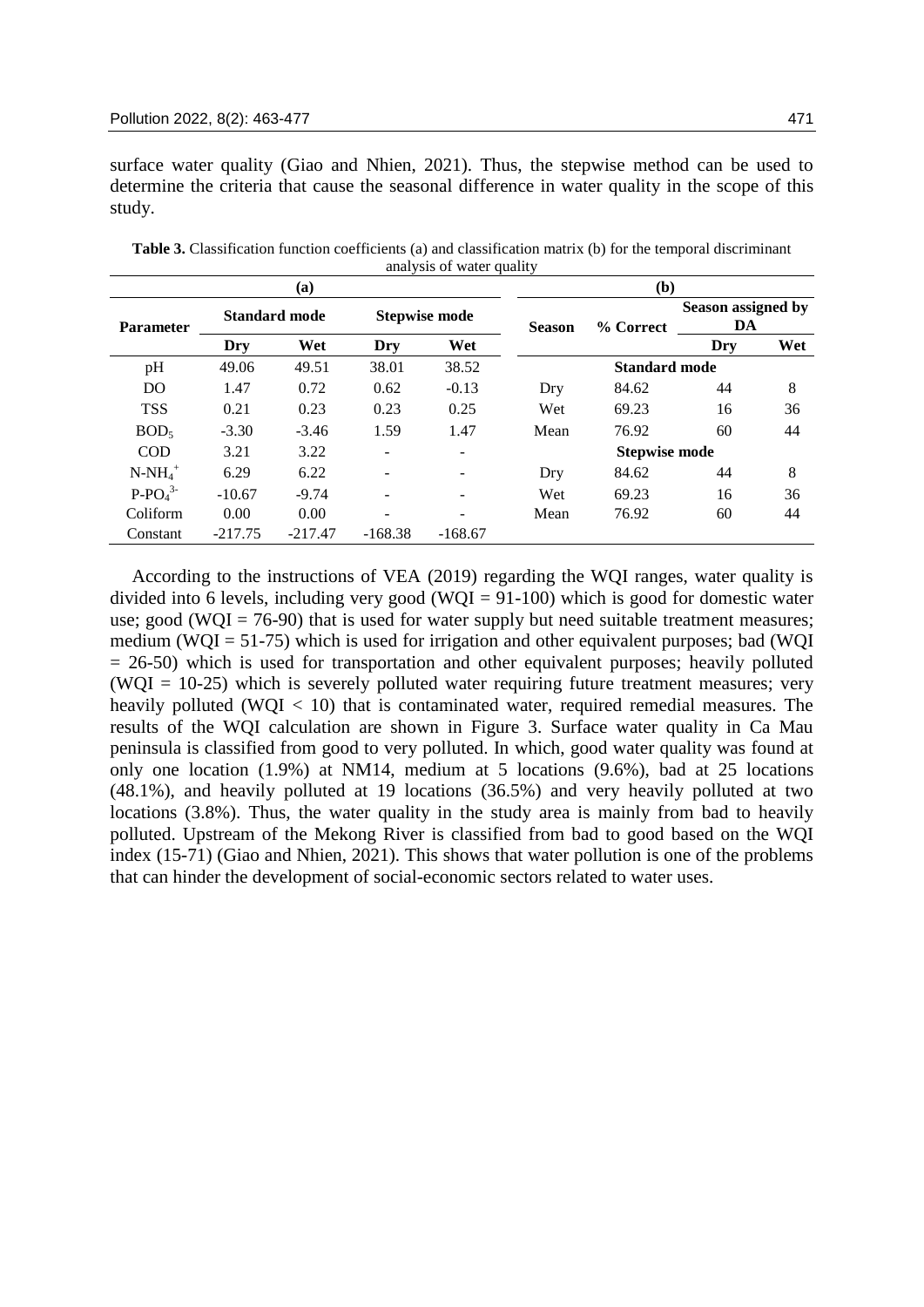

**Fig 3.** Spatial distribution of WQI in water bodies in Ca Mau province

### *Spatial variation of surface water quality in Ca Mau peninsula*

The results of water quality classification are shown in Figure 4. At Euclidean distance of 40, water quality in the area was classified into 7 clusters. Cluster 1 includes 2 locations (NM1, NM2), cluster 2 includes 1 location (NM29), cluster 3 includes 4 locations (NM45, NM46, NM47, NM51), cluster 4 includes 12 locations (NM3, NM8, NM11). , NM17, NM18, NM21, NM25, NM28, NM33, NM36, NM38, NM52), cluster 5 includes 8 locations (NM9, NM13, NM14, NM15, NM16, NM24, NM27, NM32), cluster 6 includes 15 locations (NM4, NM7, NM10, NM12, NM19, NM20, NM31, NM34, NM37, NM39, NM40, NM44, NM48, NM49, NM50), cluster 7 includes 10 locations (NM5, NM6, NM22, NM23, NM26, NM30) , NM35, NM41, NM42, NM43). The results showed that the water quality in clusters 1-3 was similar with the average WQI of 20.1 indicating heavily polluted water, and water quality in clusters 4-7 was identical with average WQI of 30.8 signaling bad water quality.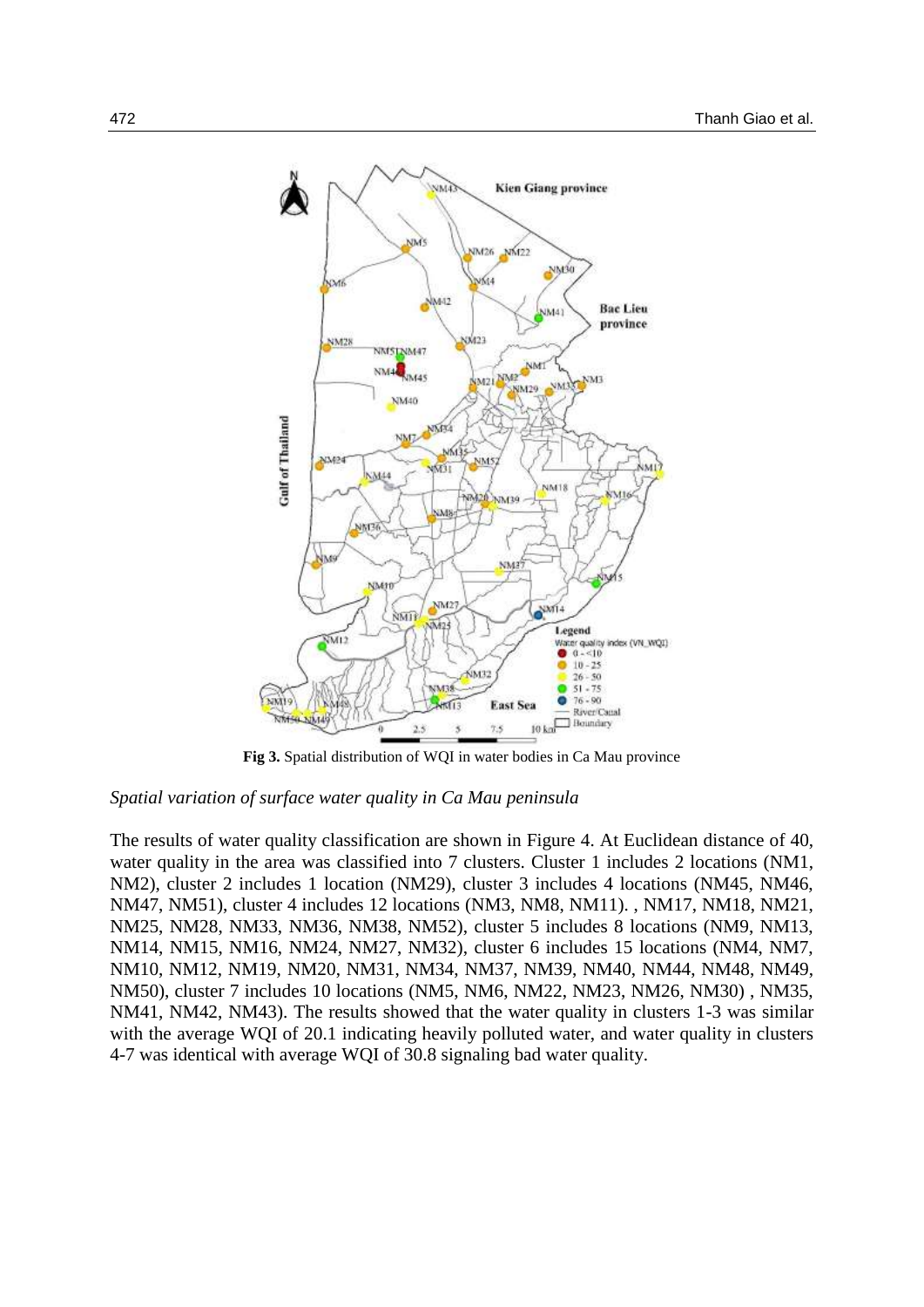

Representative values of water quality which is typical for each cluster were presented in Table 4. Water quality in cluster 1-3 was characterized by low DO and high TSS, BOD<sub>5</sub>, COD, N-NH $_4^+$ , and coliform. In contrast to the water quality characterization through the WQI index, the similarity of NM45, NM46 and NM51 positions in cluster 3 was noted due to the significant similarity of pH and TSS compared with the remaining clusters. In cluster 4, the pollution characteristic of this cluster was similar to those of cluster 1-3, but the concentration of water pollutants was lower. Cluster 5-6 was mainly polluted by TSS and coliform while cluster 7 was polluted by low DO and TSS, N-NH $_4^+$ , high coliform. The results confirmed that surface water quality is subjected to spatial variation.

| <b>Cluster</b>          | pH        | D <sub>O</sub> | <b>TSS</b> | BOD <sub>5</sub> | $\mathbf{COD}$ | $N-NH_4^+$ | $P-PO43$ | Coliform |
|-------------------------|-----------|----------------|------------|------------------|----------------|------------|----------|----------|
|                         | 7.3       | 2.1            | 86.8       | 28.8             | 50.3           | 2.6        | 0.7      | 116,000  |
| $\overline{2}$          | 7.2       | 1.5            | 105.0      | 40.0             | 73.0           | 0.5        | 1.4      | 675,000  |
| 3                       | 5.7       | 1.8            | 182.6      | 29.9             | 58.3           | 0.9        | 0.1      | 8,275    |
| $\overline{\mathbf{4}}$ | 7.5       | 3.5            | 122.0      | 17.6             | 31.1           | 0.3        | 0.1      | 29,221   |
| 5                       | 7.6       | 5.7            | 151.7      | 13.6             | 23.7           | 0.5        | 0.0      | 12,569   |
| 6                       | 7.6       | 5.0            | 79.0       | 13.3             | 23.6           | 0.4        | 0.1      | 24,660   |
| 7                       | 7.5       | 3.3            | 72.5       | 14.8             | 26.6           | 1.0        | 0.1      | 20,495   |
| Limits                  | $5.5 - 9$ | $\geq$ 4       | 50.0       | 15.0             | 30.0           | 0.9        | 0.3      | 7,500    |

**Table 4**. Characteristics of surface water quality in the identified clusters

The results of principal component analysis showed that 100% of the water quality variation in Ca Mau peninsula was explained by 8 PCs, of which PC1-PC3 accounted for 85.45% of the water quality variation (Table 5). Therefore, there are at least three main potential sources affecting the surface water quality in the study area. According to Shrestha and Kazama (2007), the Eigenvalue coefficient greater than 1 of PCs makes PCs the main component. PC4-PC8 explained 14.55% of the variation in surface water quality in the Ca Mau peninsula so as sub-components. PC1 had a weak correlation with all survey water parameters. PC2 has a weak correlation with pH,  $P$ -PO $4<sup>3</sup>$ , coliform and had a moderate correlation with TSS. PC3 had weak correlation with DO, TSS, coliform and high correlation with N-NH<sub>4</sub><sup>+</sup>. PC4 had moderate correlation with DO and N-NH<sub>4</sub><sup>+</sup>. PC5 has a weak correlation with pH and moderate with DO and TSS. PC6 had a weak correlation with COD,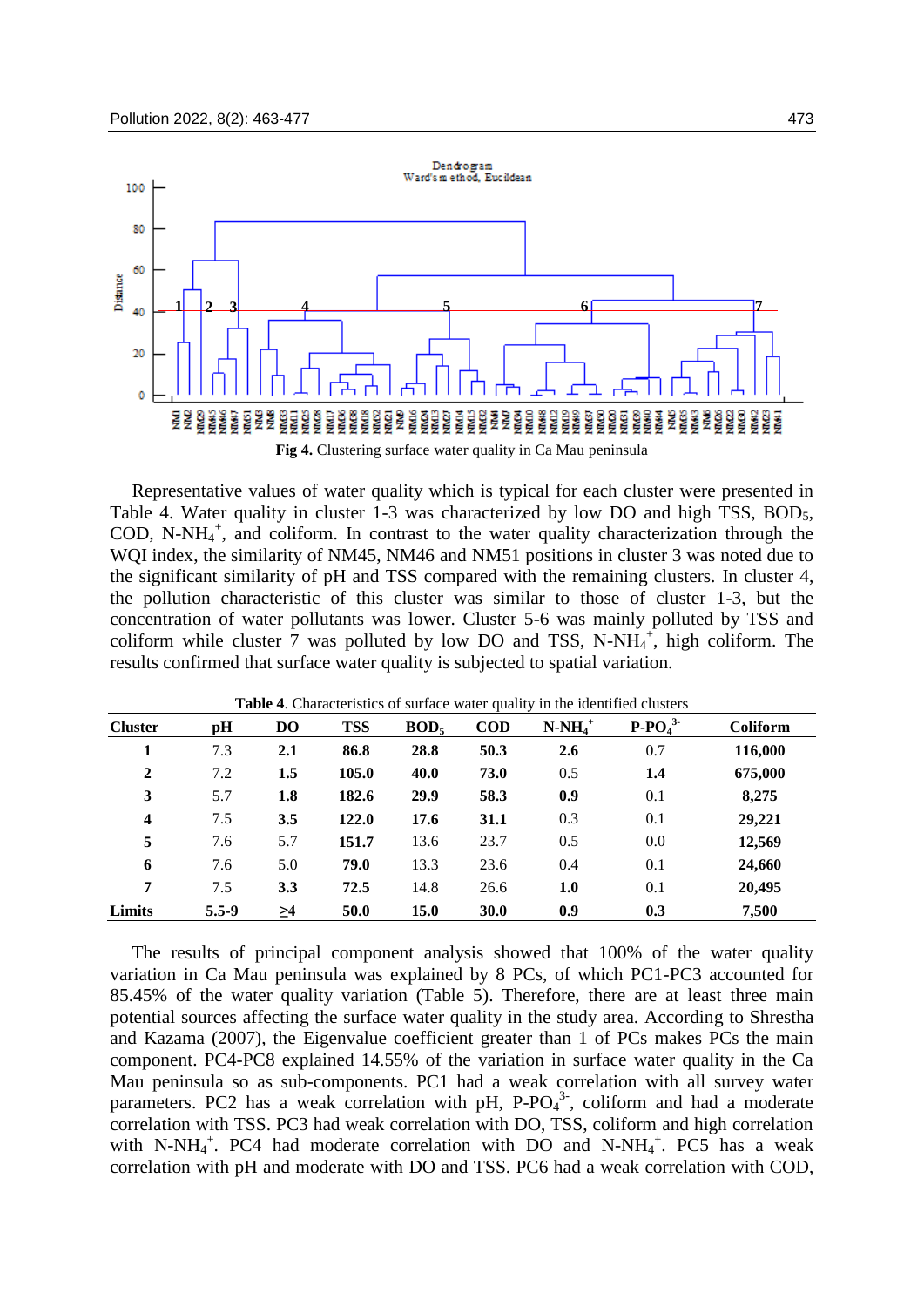coliform and moderate correlation with pH and BOD5. PC7 had a moderate correlation with coliform, which correlated well with  $P$ - $PO<sub>4</sub><sup>3</sup>$ . PC8 was moderately correlated with BOD<sub>5</sub> and COD.

pH was affected by PC6. In this study, the cause of the pH change may be due to the mixing of fresh, brackish, sea water and or seasonal variation. In addition, pH changes can be attributed to the presence of algae, nitrification (Phu and Ut, 2006); DO was found to be affected by the PC4-PC5. DO in rivers depends on diffusion, the presence of phytoplankton and organic matter from nature or by human activities (MRC, 2015; Giao et al., 2021); TSS was affected by PC2 and PC5. The main causes of high TSS can be rainwater runoff, river bank erosion, algae growth, river bed dredging, water exchange between rivers and aquaculture ponds (Phu and Ut, 2006; MRC, 2015; MONRE, 2015; People's Committees of Ca Mau province,  $2020$ ;  $BOD_5$  was governed by PC6 and PC8 while COD was affected by PC8. The origin of  $BOD_5$  is mainly due to agricultural activities (cultivation, livestock), domestic wastewater, wastewater from landfills, industrial and service activities (Kazi et al., 2009; MRC, 2015; Chea et al., 2016);  $N-NH_4^+$  was found to be influenced by PC3-PC4. N-NH<sub>4</sub><sup>+</sup> is present in fertilizers used in agriculture and aquaculture, in the decomposition of organic matter arising from human activities (MRC, 2015; Zeinalzadeh and Rezaei, 2017; Chounlamany et al., 2017; People's Committees of Ca Mau province, 2020); P-PO $_4$ <sup>3-</sup> was influenced by PC7. The origin of phosphorus can be due to the use of washing powder, human waste in agricultural, fishery and industrial production, wastewater from unsanitary landfills (Barakat et al., 2016; Zeinalzadeh and Rezaei, 2017; Chounlamany et al., 2017; People's Committees of Ca Mau province, 2020); and coliform was affected by PC7. Previous studies have shown that coliforms are present in areas where animal carcasses, human faeces and poultry manure are present (Bolstad and Swank, 1997; UNICEF, 2008; WHO, 2008). The current results showed that the sources of impact on water quality indicators is very complex and the water quality indicators of  $pH$ , DO, BOD $_5$ , COD, TSS, N- $NH_4^+$ , P-PO<sub>4</sub><sup>3-</sup> and coliform all have an impact on surface water quality. Previous studies also confirmed that pH, TSS, DO, BOD<sub>5</sub>, COD, N-NH<sub>4</sub><sup>+</sup>, P-PO<sub>4</sub><sup>3-</sup> and coliform criteria and a number of other criteria all have major influences on surface water quality in water bodies in Vietnamese Delta River (Giao, 2020; Giao et al., 2021; Giao and Nhien, 2021; Giao and Minh, 2021).

**Table 5.** Loading of water quality parameters for PCs

| <b>Parameter</b> | PC1     | PC2     | PC <sub>3</sub> | PC4     | PC5     | PC <sub>6</sub> | PC7     | PC <sub>8</sub> |
|------------------|---------|---------|-----------------|---------|---------|-----------------|---------|-----------------|
| pH               | 0.32    | $-0.48$ | 0.06            | 0.07    | 0.48    | 0.64            | 0.10    | 0.08            |
| D <sub>O</sub>   | 0.37    | $-0.08$ | 0.31            | 0.67    | $-0.56$ | 0.08            | $-0.03$ | $-0.01$         |
| <b>TSS</b>       | $-0.15$ | 0.54    | 0.40            | 0.44    | 0.57    | $-0.02$         | $-0.03$ | 0.01            |
| BOD <sub>5</sub> | $-0.48$ | 0.05    | 0.10            | $-0.02$ | $-0.20$ | 0.50            | $-0.02$ | 0.69            |
| <b>COD</b>       | $-0.47$ | 0.10    | 0.09            | $-0.02$ | $-0.27$ | 0.40            | 0.08    | 0.72            |
| $N-NH_4^+$       | $-0.25$ | $-0.08$ | $-0.73$         | 0.57    | 0.10    | $-0.04$         | 0.24    | $-0.01$         |
| $P-PO43$         | $-0.35$ | $-0.49$ | 0.09            | 0.18    | 0.11    | $-0.20$         | $-0.73$ | 0.06            |
| Coliform         | $-0.32$ | $-0.46$ | 0.42            | 0.04    | 0.05    | $-0.36$         | 0.62    | $-0.05$         |
| Eigenvalue       | 4.03    | 1.78    | 1.03            | 0.55    | 0.34    | 0.21            | 0.05    | 0.01            |
| % Variance       | 50.43   | 22.20   | 12.82           | 6.83    | 4.29    | 2.62            | 0.67    | 0.15            |
| % Cumulative     | 50.43   | 72.63   | 85.45           | 92.27   | 96.56   | 99.18           | 99.85   | 100.00          |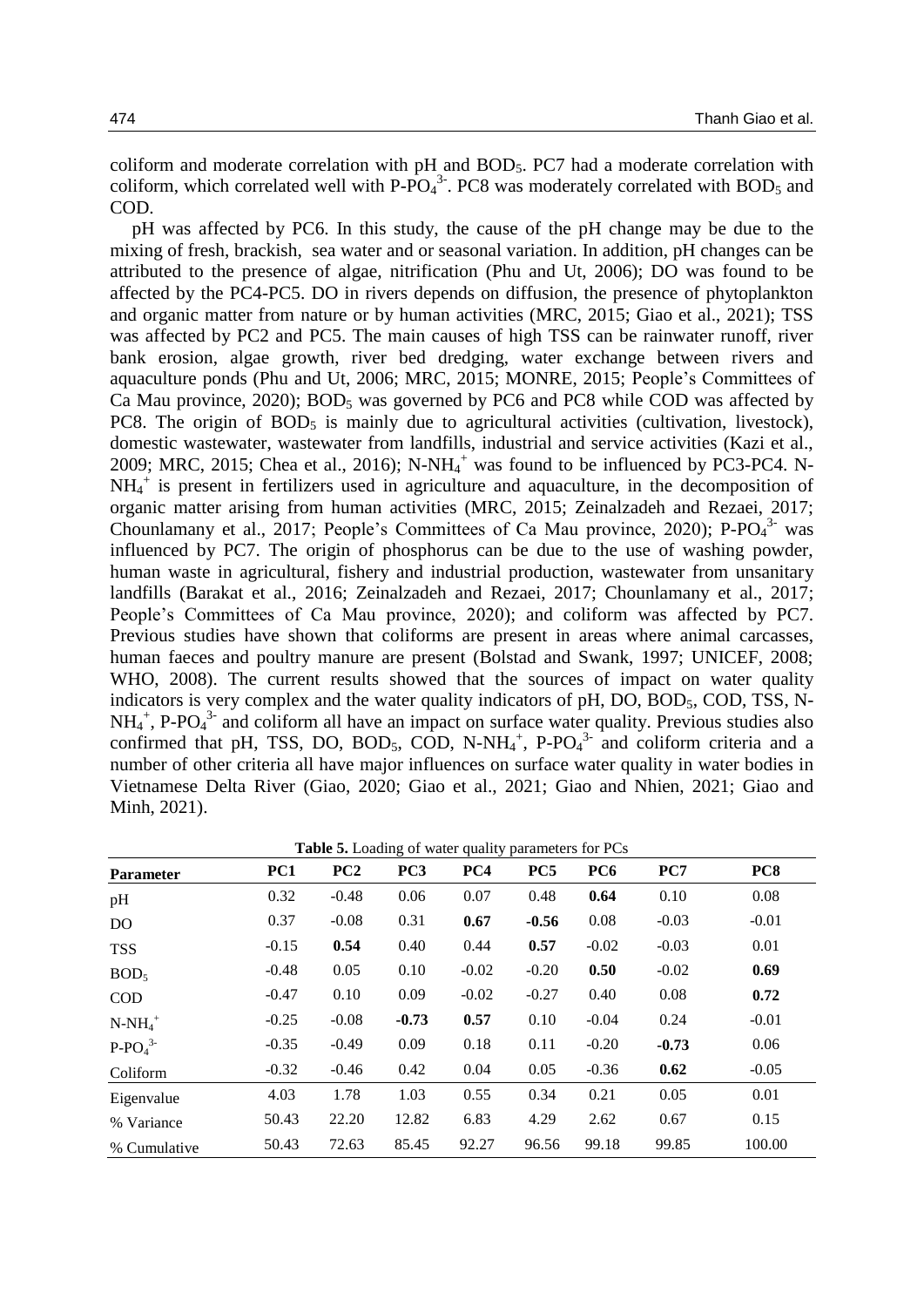### **CONCLUSIONS**

The study results showed that the surface water environment in Ca Mau peninsula was contaminated with organic matters (low DO, high  $BOD<sub>5</sub>$  and COD), total suspended solids, nutrients, and microorganisms. DO, BOD<sub>5</sub>, COD, TSS, N-NH<sub>4</sub><sup>+</sup>, P-PO<sub>4</sub><sup>3-</sup> were subjected to seasonal fluctuations. In the dry season, pH had a good negative correlation with organic matters, coliform had a good positive correlation with  $P$ - $PO<sub>4</sub><sup>3</sup>$ . DO had a weak negative correlation with organic matters. In addition,  $N-NH<sub>4</sub><sup>+</sup>$  and coliform also had a weak positive correlation with organic matters. In the rainy season, in addition to the correlation with organic matters, pH also had a good negative correlation with TSS, DO had a weak negative correlation with nutrients and coliform. The nutrient indicators, coliform in the rainy season were correlated from weak to good with organic matters. DA results that 4 water quality parameters including  $DO$ ,  $TSS$ ,  $BOD<sub>5</sub>$  and  $pH$  contributed to the seasonal variation, explaining exactly 76.91% of the seasonal variation in water quality. CA divided water quality in Ca Mau peninsula into 7 clusters in which the clusters 1-3 were more heavily polluted than that in the clusters 4-7 mainly due to low concentration of DO and high concentrations of TSS, BOD5, COD and coliform. PCA results revealed that 100% of water quality variation in Ca Mau peninsula was governed by 8 PCs, of which PC1-PC3 explained 85.45% of water quality

variation and was considered as the main potential sources of water quality degradation. Meanwhile, sub-sources of PC4-PC8 only explained 14.55% of surface water quality variation. PCA also showed that pH, DO, BOD<sub>5</sub>, COD, TSS, N-NH<sub>4</sub><sup>+</sup>, P-PO<sub>4</sub><sup>3-</sup> and coliform all have an impact on water quality. The current findings show that the multivariate statistical methods can be useful in analyzing surface water quality monitoring data.

## **ACKNOWLEDGEMENTS**

The authors would like to express our sincere attitude toward the Department of Natural Resources and Environment Ca Mau province for data provision. The scientific and personal views presented in this paper do not necessarily reflect the views of the data provider.

## **GRANT SUPPORT DETAILS**

The present research did not receive any financial support

## **CONFLICT OF INTEREST**

The authors declare that there is not any conflict of interests regarding the publication of this manuscript. In addition, the ethical issues, including plagiarism, informed consent, misconduct, data fabrication and/ or falsification, double publication and/or submission, and redundancy has been completely observed by the authors.

## **LIFE SCIENCE REPORTING**

No life science threat was practiced in this research

## **REFERENCES**

American Public Health Association, American Water Works Association, Water Environment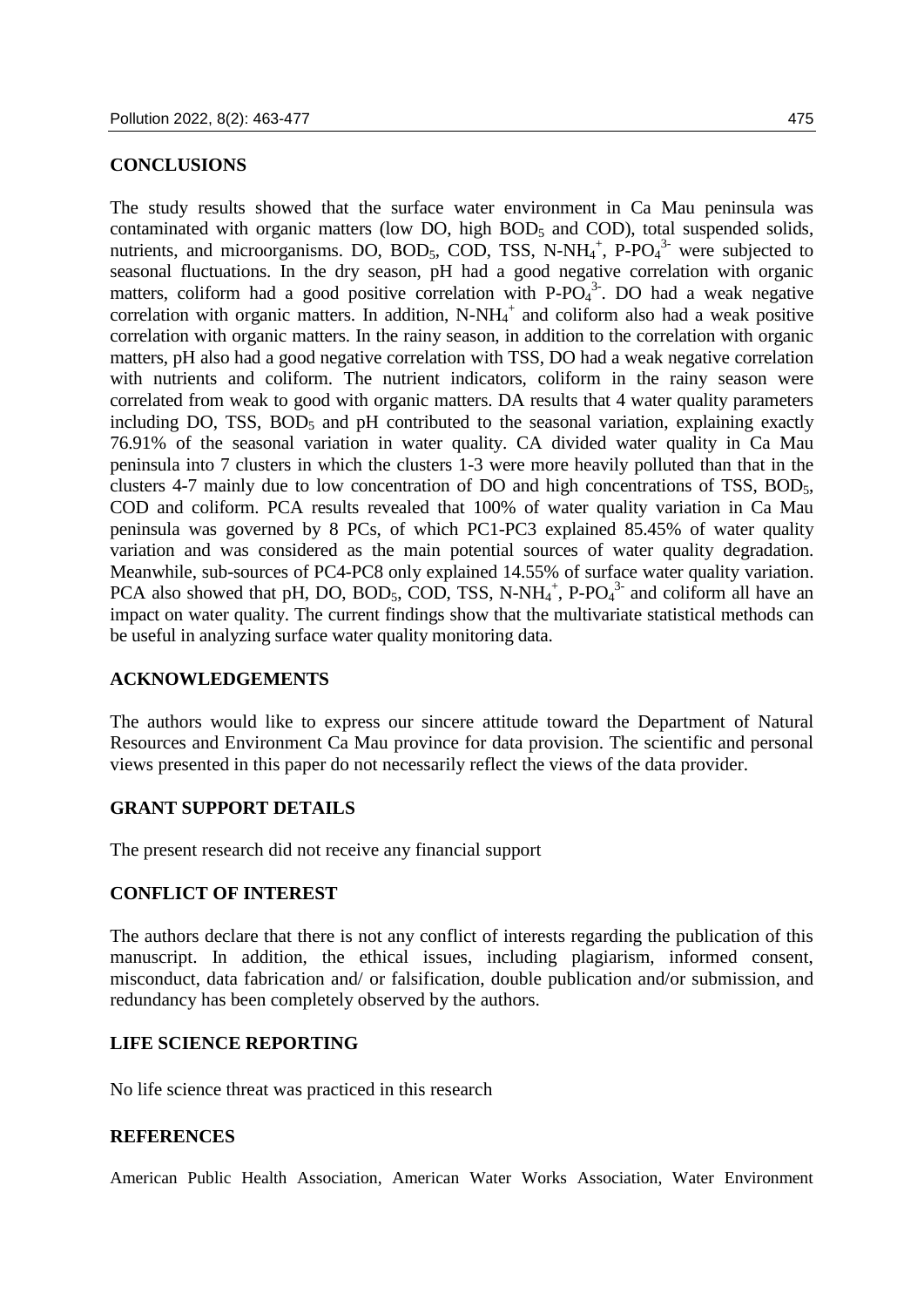Federation. (1998). Standard Methods for the Examination of Water and Wastewater, 20th Ed. American Public Health Association: Washington, D.C.

- Barakat, A., Baghdadi, M. E., Rais, J., Aghezzaf, B. and Slassi, M. (2016). Assessment of spatial and seasonal water quality variation of Oum Er Rbia River (Morocco) using multivariate statistical techniques. Int. Soil Water Conserv. Res., 4(4); 284-292.
- Bolstad, P. V. and Swank, W. T. (1997). Cumulative impacts of landuse on water quality in a southern Appalachian watershed. J. Am. Water Resour. Assoc., 33(3); 519–533.
- Cao, L., Guisen, D., Bingbin, H., Qingyi, M., Huimin, L., Zijian, W. and Fu, S. (2007). Biodiversity and water quality variations in constructed wetland of Yongding River system. Acta Ecol. Sin., 27(9); 3670-3677.
- Chea R., Grenouillet G. and Lek, S. (2016). Evidence of Water quality degradation in Lower Mekong Basin Revealed by Self-Organizing Map. PLOS ONE/DOL: 10.1371/journal.pone.0145527.
- Cho, K. H., Park, Y., Kang, J-H, Ki, S. J., Cha, S., Lee, S. W., and Kim, J. H. (2009). Interpretation of sea-sonal water quality variation in the Yeongsan Reser-voir, Korea using multivariate statistical analyses. Water Sci. Technol., 59(11); 2219-2226.
- Chounlamany, V., Tanchuling, M. A. and Inoue, T. (2017). Spatial and temporal variation of water qual-ity of a segment of Marikina river using multivariate statistical methods. Water Sci. Technol., 66(6); 1510-1522.
- Galal-Gorchev, H., Ozolins, G. and Bonnefoy, X. (1993). Revision of the WHO guidelines for drinking water quality. Ann. Ist. Super. Sanità, 29; 335-45.
- Giao, N. T and Nhien, H. T. H. (2020). Phytoplankton-Water quality relationship in water bodies in the Mekong Delta, Viet Nam. Appl. Environ. Res., 42(2); 1-12.
- Giao, N. T and Nhien, H. T. H. (2021). Application of GIS and multicriteria statistical techniques in assessing water quality in the coastal province of Vietnamese Mekong delta. Appl. Environ. Res., 43(3); 17-33.
- Giao, N. T. (2019). The use of zoobenthos for the assessment of water quality in canals influenced by landfilling and agricultural activity. J. Viet. Env., 11(2); 33-42.
- Giao, N. T. (2020). Evaluating current water quality monitoring system on Hau River, Mekong delta, Vietnam using multivariate statistical technique. Appl. Environ. Res., 2020, 42(1):14-25.
- Giao, N. T. and Minh, V. Q. (2021). Evaluating surface water quality and water monitoring variables in Tien River, Vietnamese Mekong Delta. J. Teknol., 83(3); 29-36.
- Giao, N. T., Nhien, H. T. H., Anh, P. K. and Ni, D. V. (2021). Classification of water quality in low lying area in Vietnamese Mekong Delta Using set pair analysis method and Vietnamese water quality index. Environ. Monit. Assess., 193(6); 1-16.
- Huang, L., Jian, W., Song, X., Huang, X., Liu, S., Quian, P., Yin, K. and Wu, M. (2004). Species diversity and distribution for phytoplankton of the Pearl River estuary during rainy and dry seasons. Mari. Pollut. Bull., 49(7-8); 588-596.
- Jerves-Cobo, R., Forio, M. A. E, Lock, K., Butsel, J. A., Pauta, G., Cisneros, F., Nopens, I. and Goethals, P. L. M. (2020). Biological water quality in tropical rivers during dry and rainy seasons: A model-based analysis. Ecologi. Indica, 108; 105769.
- Kaiser, H.F. (1974). An index of factorial simplicity. Psychometrika, 39(1); 31–36.
- Kazi, T. G., Arain, M. B., Jamali, M. K., Jalbani, N., Afridi, H. I., Sarfraz, R. A. and Shah, A. Q. (2009). Assessment of water quality of polluted reservoir using multivariate statistical techniques: A case study. Ecotoxicol Environ Saf, 72(20); 301-9.
- Lien, N. T. K., Huy, L. Q., Oanh, D. T. H., Phu, T. Q. and Ut, V. N. (2016). Water quality in mainstream and tributaries of Hau River. CTUJS, 43; 68-79. (In Vietnamese).
- Ly, N. H. T. and Giao, N. T. (2018). Surface water quality in canals in An Giang province, Viet Nam, from 2009 to 2016, J. Viet. Env., 10(2); 113-119.
- Mekong River Commission (MRC). (2015). Lower Mekong regional water quality monitoring report. ISSN: 1683-1489. MRC Technical Paper No.51.
- Ministry of Environment and Natural Resources (MONRE). 2012. Circular No. 21/2012/TT-BTNMT dated December 19, 2012 providing for quality assurance and quality control in environmental monitoring; Hanoi, Vietnam: MONRE; 2012.